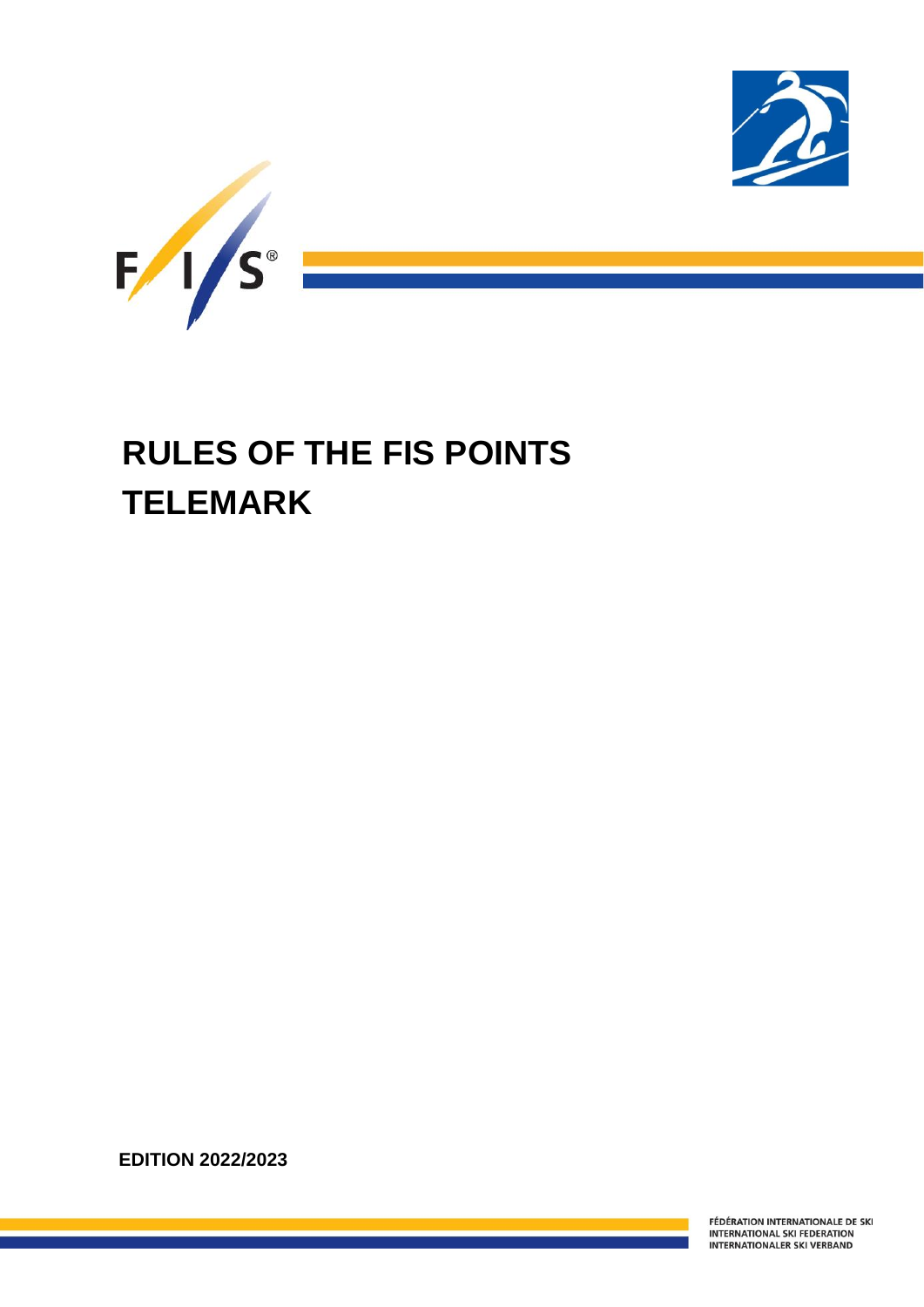# **TABLE OF CONTENTS**

- 1. Definition of FIS Points
- 2. Competitions
- 3. Competitors
- 4. Calculations
- 5. Race points
- 6. Single Penalty
- 7. FIS Points Lists
- 8. Instructions for Organisers and Technical Delegates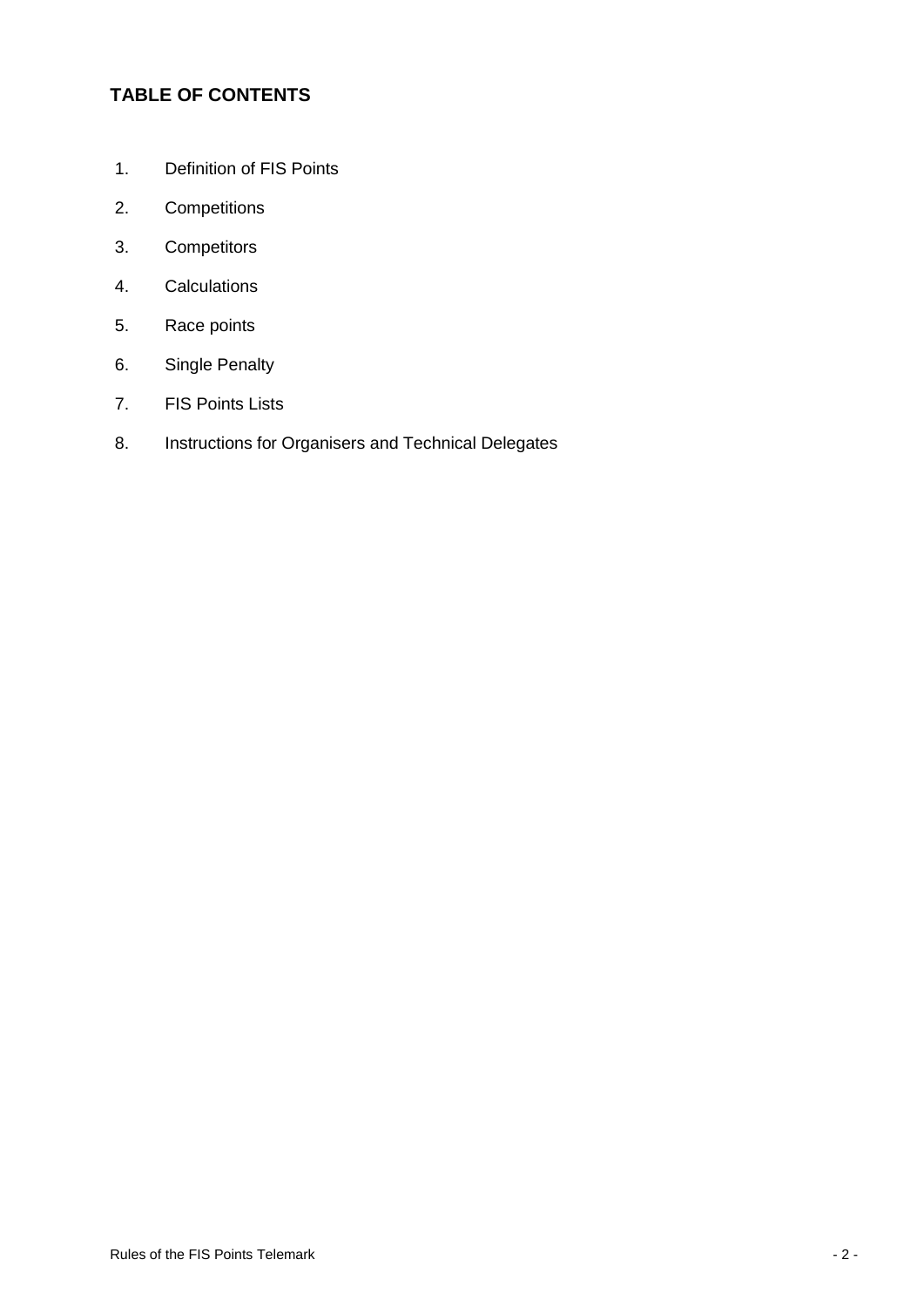## **1. Definition of FIS points**

FIS points are calculated per competitor and are meant to represent the competitor's skill in a just way. The points are used for putting the competitor in the right seeding group in different races.

FIS points are sorted in ascending order, meaning that a lower value implies a better result. FIS points are awarded in Classic (CL) and Sprint (SP) separately and are published in the FIS points lists.

## **2. Competitions**

2.1 Definition of a FIS Competition

All competitions that are part of a National Cup, International Cup, World Cup, or a National or International Championships are considered as FIS competitions and should be registered in FIS calendar.

2.2 Junior competitions

If there is no special race codex for juniors, they have to be included in the senior results. If there is a special race codex for juniors, the juniors must run their separate race and be ranked separately from the seniors. Juniors may not get two results from one race.

- 2.3 Schedule changes, Cancellation Changes in FIS calendar registration, cancellations or essential changes in the race program must be communicated at once to:
	- FIS office: [stefanie.gerber@fisski.com](mailto:lessing@fisski.com) or Tel. +41 33 244 61 36
	- **National Ski Associations**
	- Technical Delegate (TD) assigned to the competition

## 2.4 Criteria for FIS point consideration

Only races that meet the following requirements will be taken into consideration for FIS points:

- Registration of the competition in FIS calendar
- Strict observation of the International Competitions Rules (ICR)
- complies with art. 8 ff
- If less than three competitors with FIS points are ranked amongst the top ten of the result list, the race is not considered.
- Only Sprint and Classic competitions can be taken into consideration for FIS points (not Parallel Sprint and Team Parallel Sprint).

## **3. Competitors**

- 3.1 Registration
	- Competitors are registered by using the FOU System on the FIS website via the Member Section, [http://www.fis-ski.com/.](http://www.fis-ski.com/) Change the status "active" to "inactive" for all those competitors who should not be included on the FIS points list anymore. Competitors with the status "active" will be considered as registered for the coming season.
	- All competitors who reached the 15th birthday before the end of the calendar year (Art. 607 of the Alpine ICR) will be considered.
	- Only competitors who have signed the athlete's declaration as per ICR art. 203.3 may be registered for a FIS licence.
	- The National Ski Association is responsible that they have appropriate insurance and have signed the FIS athlete's declaration.
	- Active (in the FIS points list). The status "active" remains also if athletes do not participate at a FIS event. Status changes from "active" to "inactive" can be done until 31<sup>st</sup> December.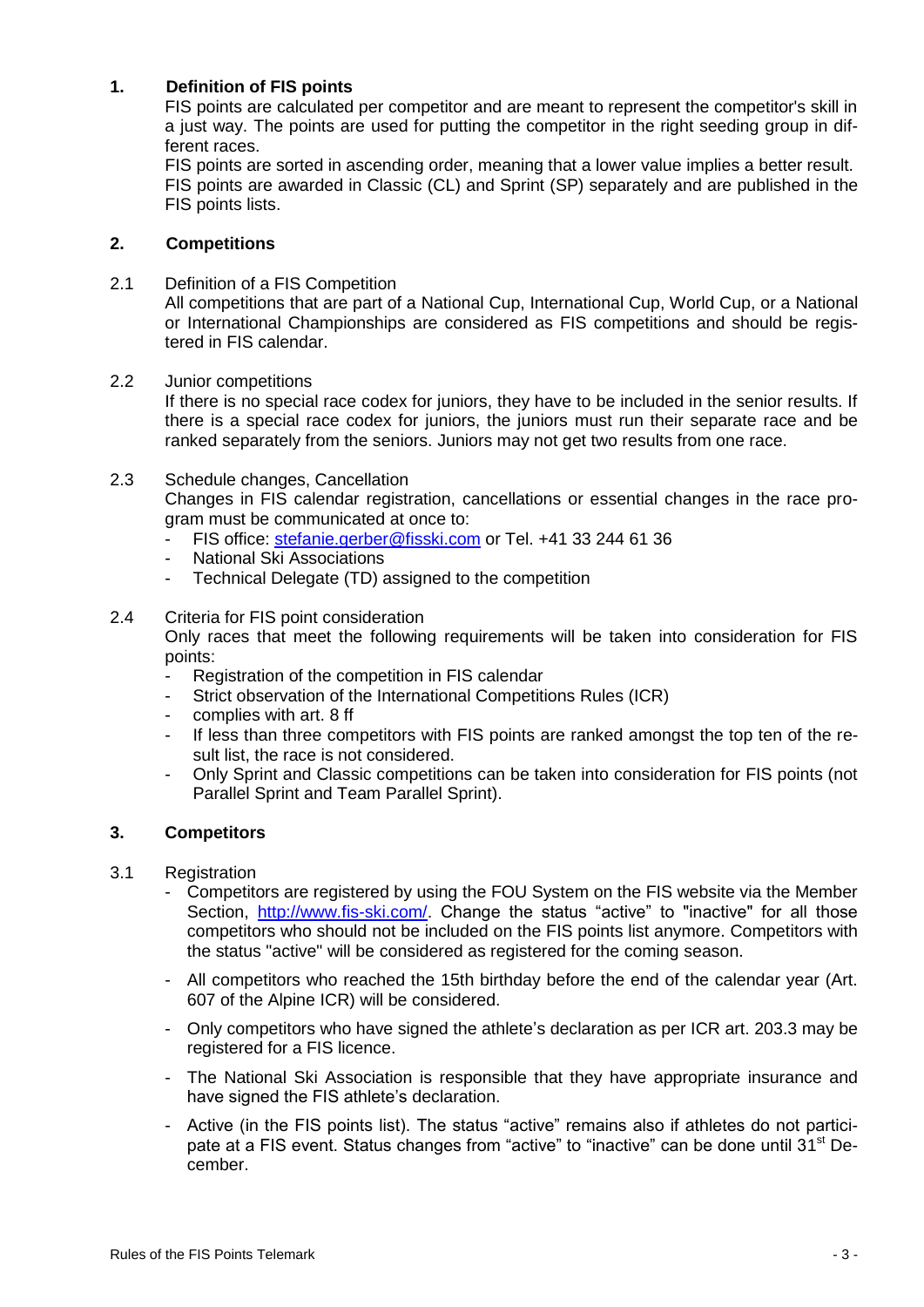- Only competitors with an active FIS code are allowed to participate in FIS events. Entries are controlled by the Organiser and the FIS Technical Delegate.

## 3.2 Registration fee

The FIS code registration fee for the competitors who are included in the World Cup Overall Standings is CHF 50— per season. The amount can be payed cash on site to the Telemark World Cup Race Director or the Telemark Committee will send an invoice to the National Ski Associations.

## 3.3 No refund

If a competitor retires during the season or there is an incorrect registration made by the National Ski Association, no refund will be made.

## **4. Calculations**

## 4.1 Terms

| Term                             | <b>Symbol</b> | <b>Description</b>                                                                                   |
|----------------------------------|---------------|------------------------------------------------------------------------------------------------------|
| FIS point list                   |               | List of competitors containing FIS points for Classic and<br>Sprint                                  |
| <b>Current FIS</b><br>point list |               | The FIS points list valid today.                                                                     |
| <b>Basic list</b>                |               | The Basic list will be published in May.                                                             |
| Validity period                  |               | Defines a FIS point list's duration period.                                                          |
| <b>CL</b>                        |               | Classic                                                                                              |
| <b>SP</b>                        |               | Sprint                                                                                               |
| FIS points list                  |               | The FIS points lists are published during the season accord-<br>ing the printing deadlines.          |
| Maximum value                    | M             | 200 for CL and SP (only used for penalty calculation in ex-<br>ceptional cases according art. 5.2.1) |
| FIS points                       | P             | Are published in the current FIS points list.                                                        |
| Factor                           | F             | Calculation factor: 500 for CL and SP                                                                |
| Race points                      | R             | Points calculated for each result in a race.                                                         |
| Race penalty                     | A             | Calculation based upon results and FIS points. One value<br>per race.                                |
| FIS value                        | V             | Sum of race points and race penalty.                                                                 |
| Result                           | т             | Actual result (time plus gate and jump penalties) in fractions<br>of seconds.                        |
| Single penalty                   | SP            | 22% of the FIS points, but minimum 4.00 (according art. 6.)                                          |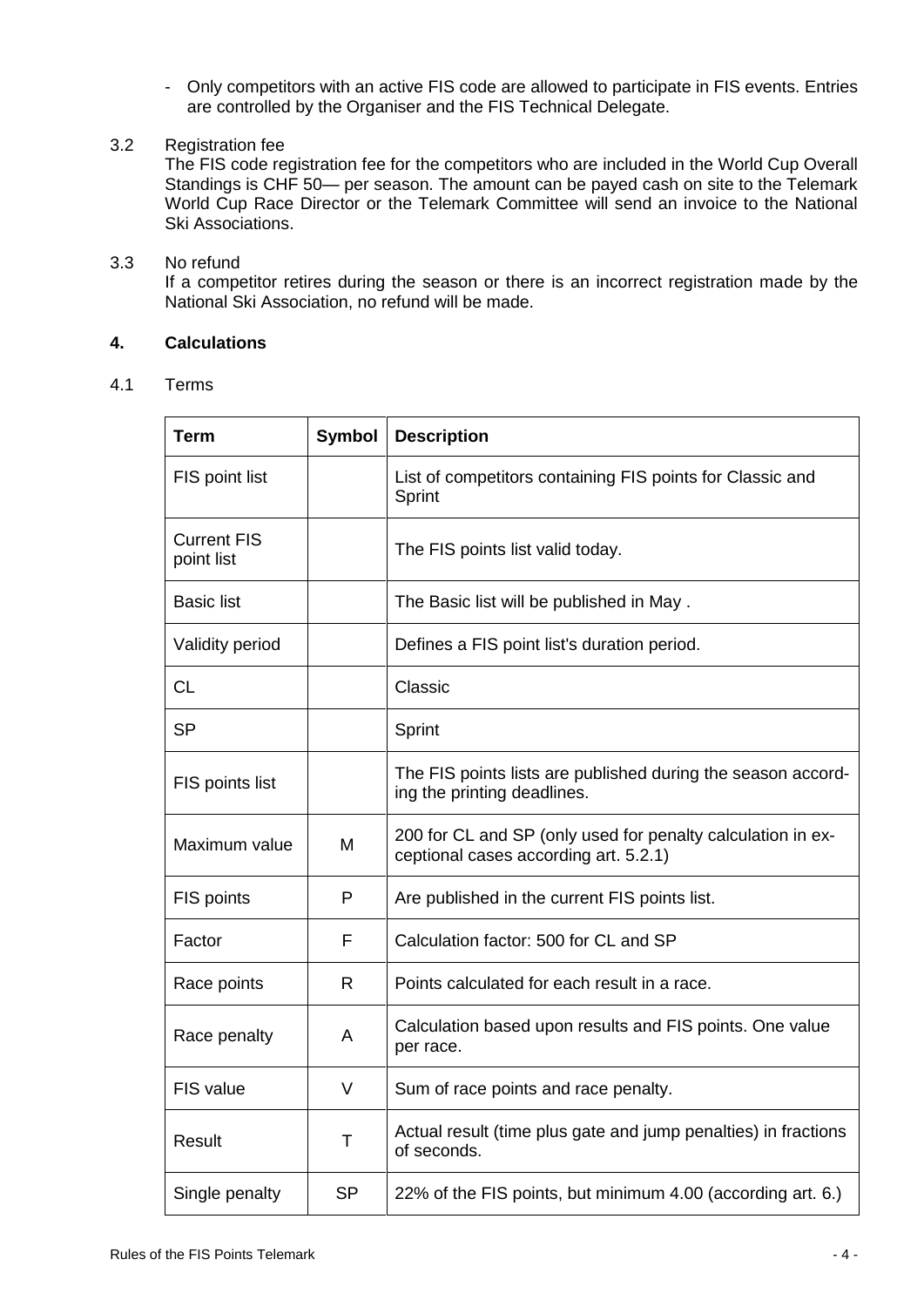#### 4.2 The Calculation Process

4.2.1 General

For each considered competition held in the current FIS point list's validity period, all the FIS values are calculated for each competitor.

All the calculations here and in the following, are done for each competitor for CL and SP.

4.2.2 FIS Points – Basic List The **Basic List (BL)** will be published in May.

## 4.2.3 Average of the best two results

The average of the best two results in Sprint and Classic during the past season will be used for the calculation of the Basic List.

## 4.2.4 Only one result

For a competitor who has obtained only one result in Sprint or Classic during the past season, a 20% (+) of his result will be added to the result.

## 4.2.5 No result

For a competitor who has not obtained any results in Sprint or Classic during the past season, a 50% (>) will be added to the previous Basic List points.

- 4.2.6 FIS Points **FIS Points List** The 1st FIS Points list will be published in July based on the Basic List.
- 4.2.7 The FIS Points List will reflect the average of a competitor's best two results in Sprint and Classic during the current period if the points are better as the Basic List points.
- 4.2.8 Only one result and no Basic List points 20% will be added to the competitor's result.

## 4.2.9 Only one result and Basic List points

If the competitor has only one result in Sprint or Classic during the current period, but has Basic List points, than the Basic List points will count.

#### 4.2.10 Validity Period The validity period of the results is the current season.

## **5. Race Points**

- 5.1 Race points (R) calculation  $R = [(T/T<sub>1</sub>) - 1]^*F$ where  $T_1$  is the winner's result. R is calculated for each competitor on the result list without quitcode.
- 5.2 Race penalty (A) calculation The race penalty is based on the FIS points of the competitors on the startlist, on the result list and their race points. The race penalty is added to each competitor's race points giving the FIS value (V).

Three sums are calculated (see also example on page 9):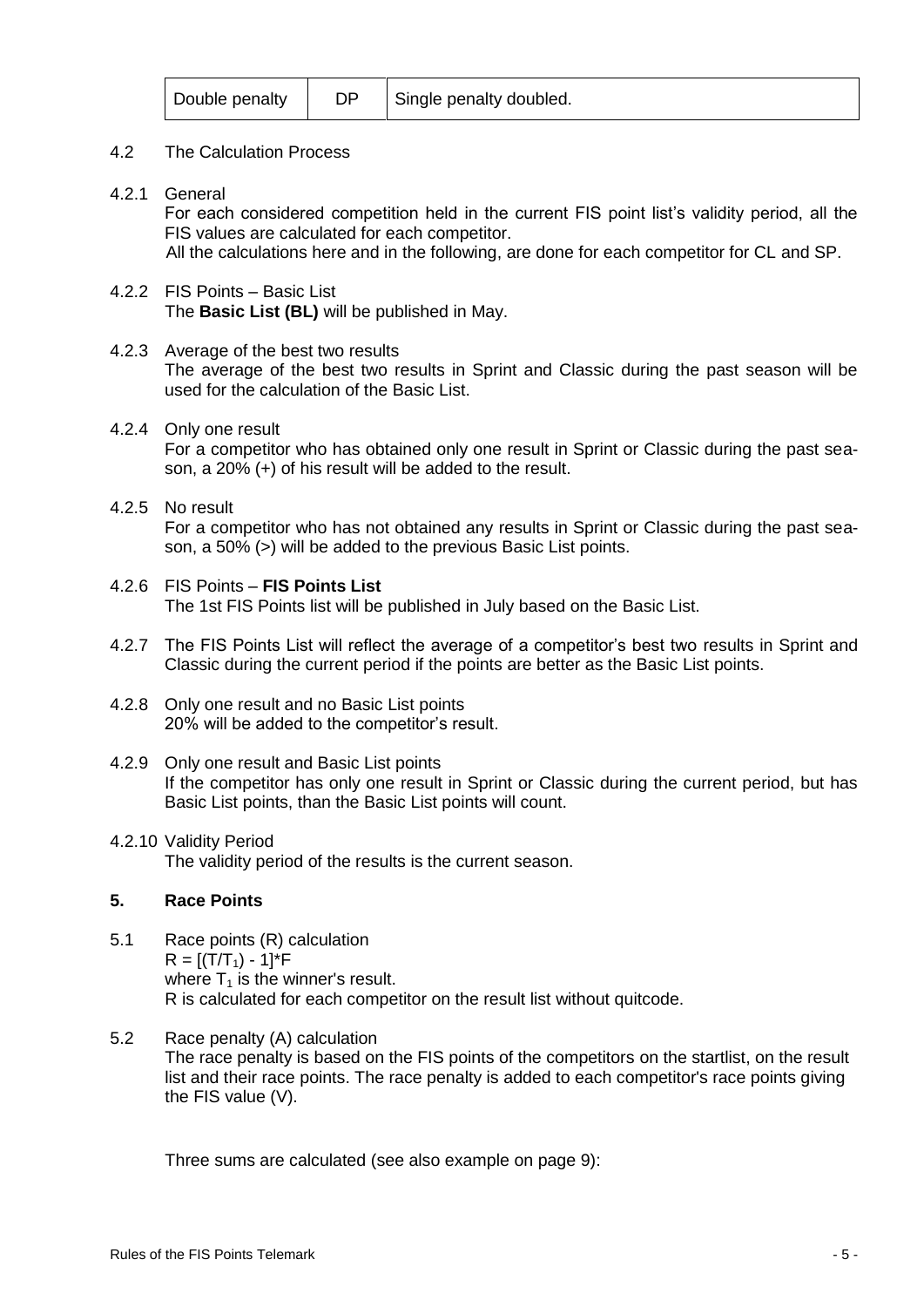- Sum A: Select the five best FIS points on the startlist ignoring competitors who did not start. The sum of these FIS points forms "sum A". Competitors without FIS points defaults to maximum value (M).
- Sum B: From the result list, select the top ten ranked competitors. Among these ten, select the five competitors with the best FIS points. If less than five competitors among these ten have FIS points or if there are not five competitors who started with FIS points, then those competitors without FIS points, i.e. the remaining competitors will receive the maximum value (M). Add to the selection competitors having the highest number of race points and give them maximum value (M). The sum of the FIS points for these five selected competitors, forms "sum B".
- Sum C: Sum of the race points for the five competitors selected in "sum B".

The race penalty is then defined as  $A = (sum A + sum B - sum C) / 10.$ The result is rounded to two decimals.

5.2.1 Less then five competitors: maximum value

If there are less than five competitors with FIS points amongst the first ten of the result list, or there are not five competitors who started with FIS points, then those competitors without FIS points, e.g. the remaining competitors will receive the maximum value (M).

If less than three competitors with FIS points are ranked within the five, which are taken into consideration or at least three competitors without FIS points are classified, the competition will be considered for FIS points with a double of the maximum value (of the respective event) minimum penalty.. At least three competitors must have FIS points (irrespective of the number of points) and at least five competitors have to be classified.

- 5.2.2 Two or more competitors are ranked  $10^{th}$ In the event where two or more competitors are ranked  $10<sup>th</sup>$  in the race, they shall all be taken into consideration for the penalty calculation, as long as they are included in the five with the best FIS points.
- 5.2.3 Two or more competitors have the fifth best FIS points If two or more competitors have the fifth best FIS points, which should be taken into consideration for the penalty calculation, the competitor with the higher race points will be considered for the penalty calculation (reason: better penalty).
- 5.2.4 Rounding Up and Down the Penalties The points shall be rounded down from four thousandths of a point and rounded up from five thousandths of a point (e.g.  $13.654 = 13.65$  or  $21.849 = 21.85$ )
- 5.2.5 Minimum Race Penalty

For the FIS World Championships and the FIS World Cup, the minimum race penalty applied is 0.00, all other FIS sanctioned events the minimum race penalty applied is 5.00. If the calculated penalty is less than the minimum penalty, the minimum penalty will be applied to the race.

Example for World Cup:

If the calculated penalty is "-2.32" then the applied penalty "0" will be used. If the calculated penalty is "+3.45" then the applied penalty "+3.45" will be used.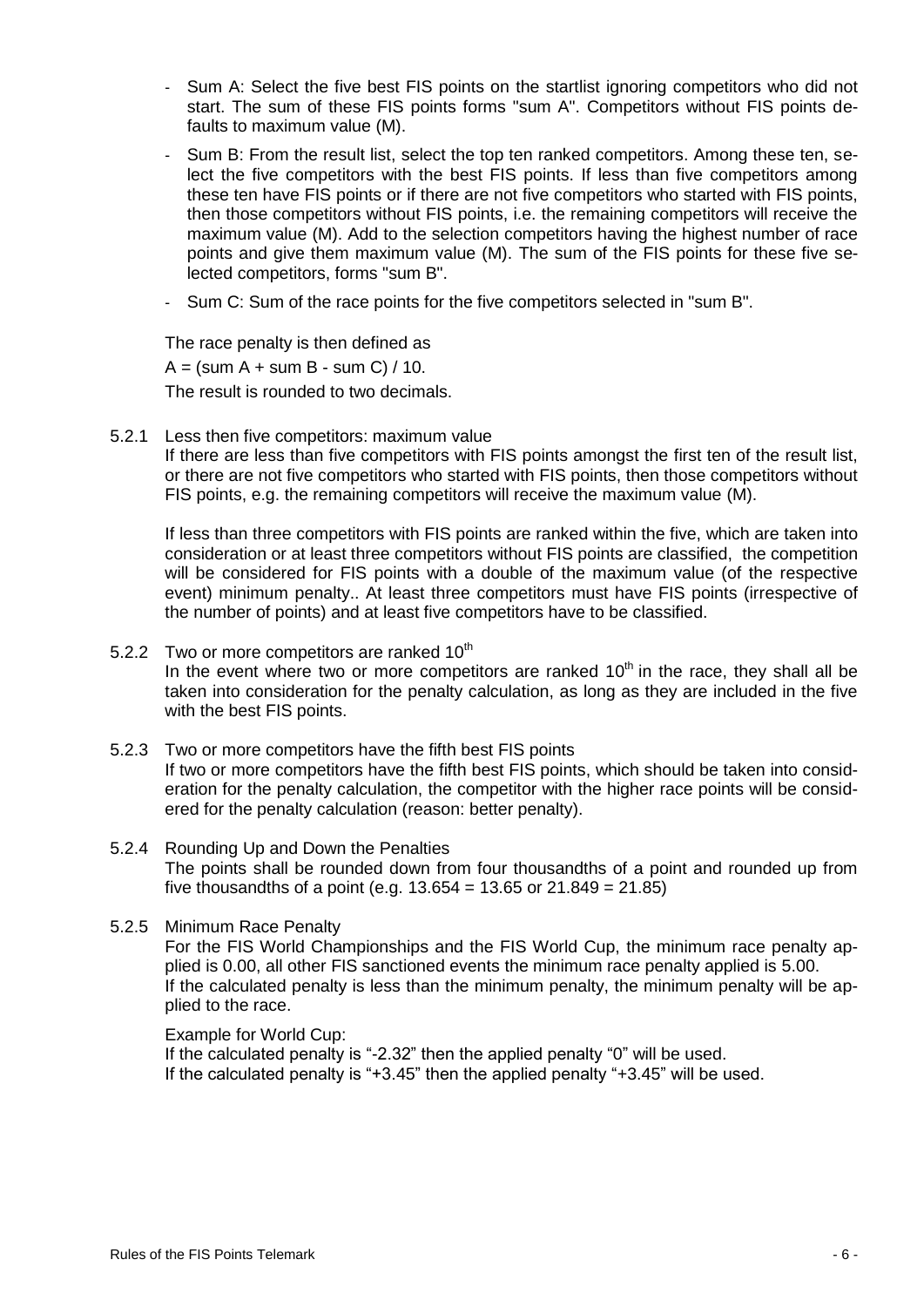## **6. Single Penalty**

6.1 Injury Status – Registration

In case of injury the National Ski Association must apply to FIS as soon as possible or latest until 15<sup>th</sup> April for approval submitting the official form and a medical certificate to FIS. This official form and medical certificate are only valid for one season.

- Name and address of the injured,
- Time and place of the accident,
- Type of injury,
- Duration of inability to compete,
- FIS points at the time when the accident occurred.

In case one or more of the above items are omitted, a single penalty cannot be granted.

#### 6.2 Injury Status – Conditions

- At least 8 months must have been passed between the time of the injury and the competitors 1<sup>st</sup> start.
- Competitors must remain registered as active with the FIS to maintain injury protection. A competitor has not started more than two (2) times in one discipline and/or six (6) times across all disciplines during the valid season 10% (#) will be added to the competitor's BL if the current points are not better as the protected points.

## **7. FIS Points Lists**

The FIS points lists are only available electronically and are published on FIS Website: [www.fis-ski.com](http://www.fis-ski.com/) and can be downloaded free of charge.

TMFPxxx.zip is the file and valid with the FIS points list program (the "xxx" is always the number of the list and season - for example 1st List 2015/2016 = TMFP116F.zip = full list or TMFP116P = only updated information since last list).

## 7.1 Identification

- \* Base List
- # Injury Status protection according art. 6.1 and 6.2.
- + competitors who have only one result in that discipline during the past season according art. 4.2.4 (20%)
- > Competitors who have not obtained results in that discipline during the past season according art 4.2.5 (50%)
- Injured with real points
- 7.2 Printing Deadlines and Validity of the Individual List A FIS points list has its creation date and a validity period. The Printing Deadlines are published on FIS Website.

## **8. Instructions for organizers and Technical Delegates**

8.1 Electronic data transmission

The results must be transmitted electronically and in the FIS format (email: alpineresults@fisski.ch). The TD must supervise the correct transmission of the results and make a corresponding report online immediately after the event and he must check if the results on the website are correct. Results without TD and Timing reports will be no longer included in the FIS points list.

E-Mail: alpineresults@fisski.ch Software for FIS format: [ftp://ftp.fisski.ch](ftp://ftp.fisski.ch/)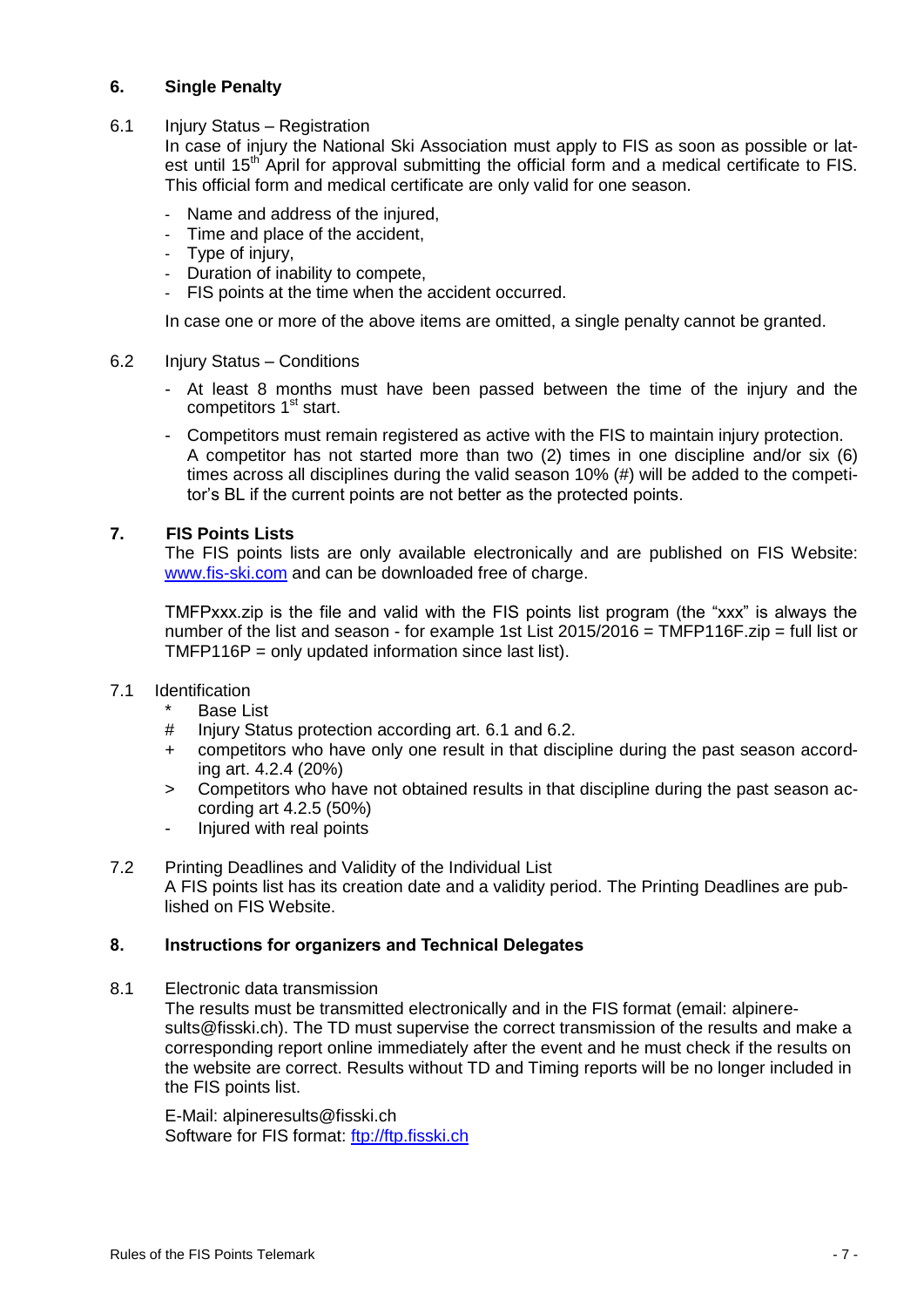- 8.1.1 Composition of the file name for the transmission of race results:
	- Nation of OC (three letters as listed in the FIS ICR)
	- Codex (according to the FIS calendar)
	- After the point: xml (for example: AUT3069.xml)

## 8.2 Reports

The Technical Delegate must fill out the following Files in the FIS Member Section **within three days after the competition:**

- The official result in xml format
- The form "calculation of the penalty" or the controlled penalty calculation made by computer
- The official "Technical Delegate Report"
- The "Timing Technical Report"
- The Injury Report (if necessary)
- The official entry form for any DNS1 competitors where the Technical Delegate cannot confirm the reason for the DNS (e.g. injury, illness).
- 8.3 Signature of the Technical Delegate Official results and the penalty calculation made by computer must bear the authentic signature of the Technical Delegate.
- 8.4 Recommendation for evaluation or non-evaluation

Should there be valid reasons to exclude the competition from being evaluated for FIS points, these reasons must be indicated on the "Report of the Technical Delegate". If a race has to be cancelled after a large number of racers have finished; the Technical Delegate must submit a report with a recommendation for evaluation or non-evaluation of the race.